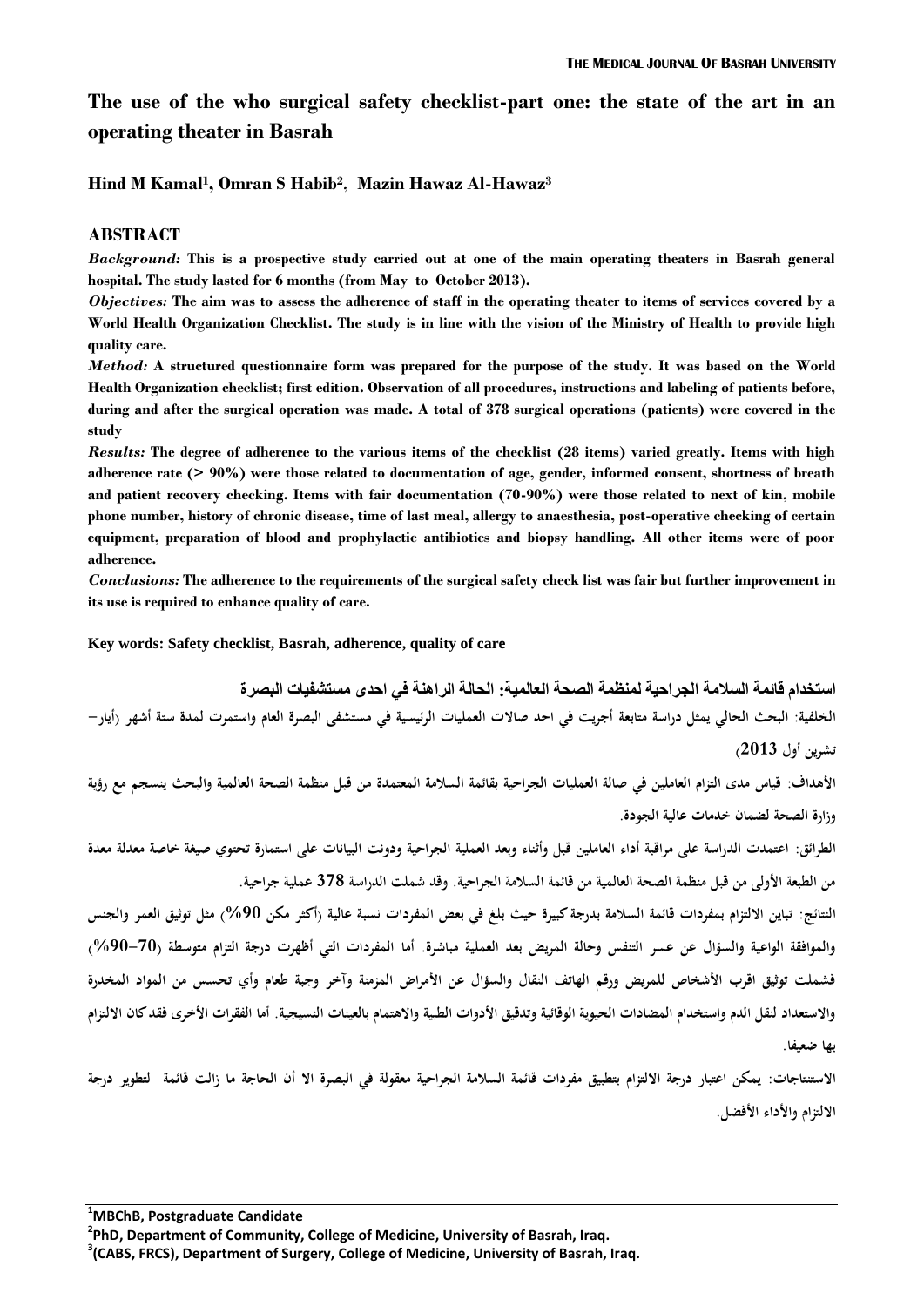#### **INTRODUCTION**

ailures in practical life and in medical situations occur when persons in charge of a given task or set of tasks, like surgical operations, fail to adhere to predefined rules and guidelines or when these guidelines are not existing at all.**[1]** Surgical care is an integral part of health care throughout the world, with millions of operations performed annually and surgical operations are not accidents but medical situations amenable to undesired outcomes. The World Bank reported that in 2002, for example, an estimated 164 million disability-adjusted lifeyears, representing 11% of the entire disease burden, were attributable to surgically treatable conditions.[**[2](http://www.nejm.org/doi/full/10.1056/NEJMsa0810119#ref3)**] Surgical care can be designed to improve health of individuals but, it is also associated with a considerable risk of complications and death. Thus, surgical care and its attendant complications represent a substantial burden of disease worthy of attention from the public health community worldwide, [**3**] and from the people involved in the care itself. Data suggest that at least half of all surgical complications are avoidable. Previous efforts to implement practices designed to reduce surgical-site infections or anesthesia-related faults have been shown to reduce complications significantly. A growing body of evidence also links teamwork in surgery to improved outcomes, with high-functioning teams achieving significantly reduced rates of adverse events.**[2]** Preliminary assessment of surgical practice within the immediate boundaries of operating theaters is a pre-requisite to the implementation and evaluation of complex interventions, such as the team checklist proposed by the World Health Organization (WHO), which seeks to change team members' behavior.**[3**] Researchers have advocated a phased approach to such complex interventions to ensure their acceptability and feasibility before full implementation. **[4]** Although surgical operations are expected to be safe, patient-F

centred and efficient, errors are inevitable in normal life situations. **[5]** In 2009, the WHO issued a worldwide recommendation for the use of its **Surgical Safety Checklist** in all operative procedures which was effectively used. **[6]** The surgical safety checklist is simple, practicable and feasible inexpensive tool to use in assessing patient care from admission for surgical operation to the recovery period. Given the trend adopted by the Iraqi Ministry of Health to achieve high quality care in various components of the health care system in Iraq, it was thought useful to consider carrying out a study which explore the quality of care in operating theaters in Basrah hospitals and to explore the effect of verbal and written instructions on the use of the WHO safety checklist. A study was designed to measure the extent to which various parties involved in surgical operations for cold scheduled cases are adherent to the tasks listed in the WHO Safety Checklist.

### **PATIENTS AND METHODS**

The study was carried out within the operating theaters of Basrah General Hospital. This hospital is one of teaching hospitals in Basrah. It is a multispecialty secondary medical care institution, located almost in the centre of Basrah city and serving a large catchment population. The Data collection phase of the study extended for a period of 6 months from May to October 2013. Patients who were admitted to operative theatre in Basrah general hospital, department of general surgery who were seen on specific days of the week by the researcher were included. The work plan consisted of full observation of patients enrolled and recording data on each using a special form prepared (with few modifications) on the basis of the (WHO safety Checklist). The observation starts at the moment the patient was brought to the waiting room until two hours postoperatively. The investigator stayed with the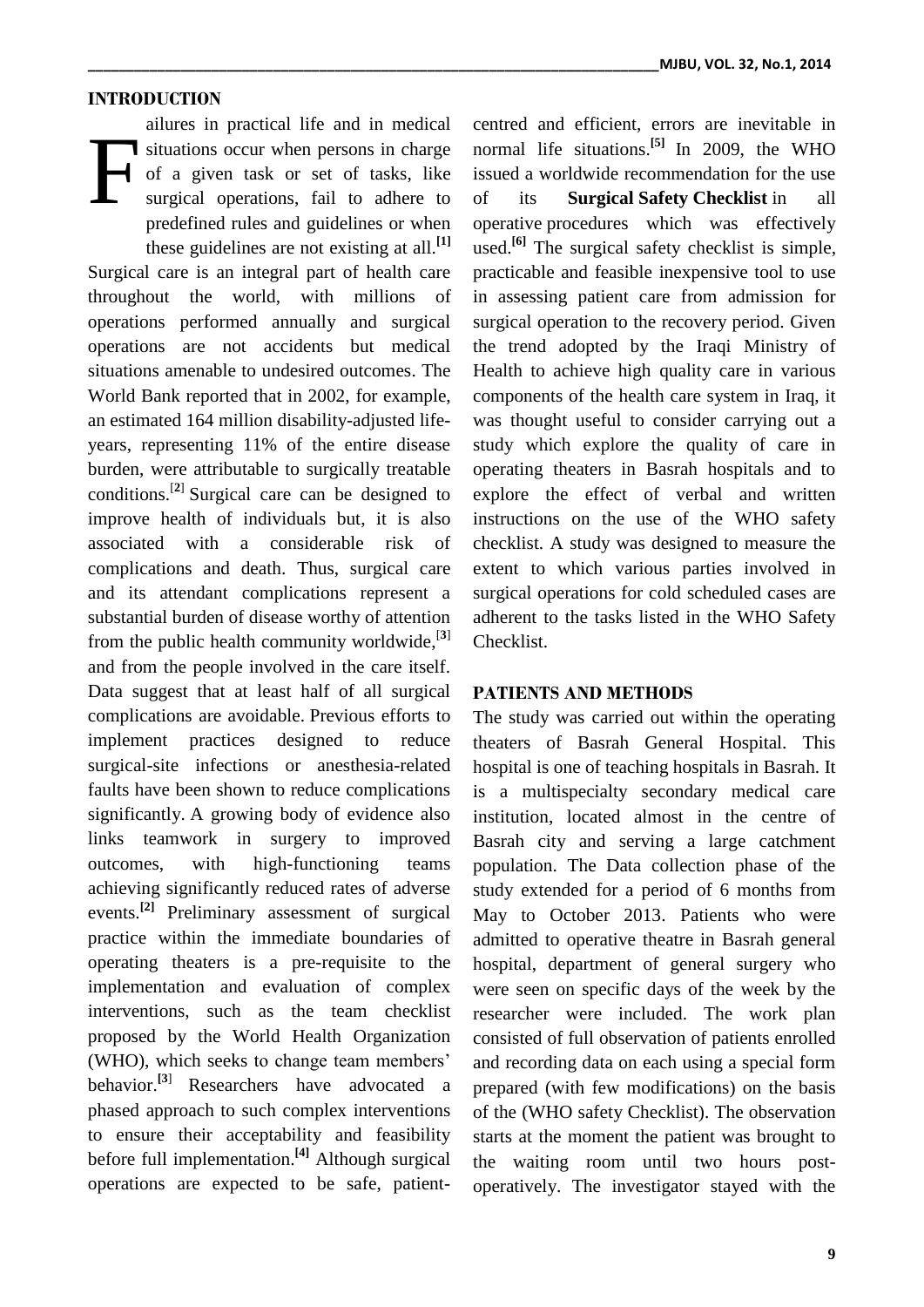staff of the operating theater for a full morning in selected days of the week. Patients observed were operated on by a number of surgeons and not restricted to one particular surgeon or particular surgical condition. However*,* the study did not involve emergency cases but was meant to be done on normal elective surgical operations. Observation of procedures, instructions and labeling of patients before, during and after the surgical operation was made and data were recorded on special questionnaire form. A total of 378 patients who were admitted to the surgical wards and arranged to undergo different surgical procedures were included in this study. On each patient, data were collected on labeling and documentation of name, age, gender, next of kin, mobile phone number, patient tag, informed consent, history of chronic disease, last meal, drug intake, verification of preoperative investigations, operative site marking, history of allergies to drugs, history of shortness of breath, anticipation of blood loss, surgical team availability, need for prophylactic antibiotics, Explanation of operation to patient, checking of packs, cotton and instruments after operation is finished, written operation notes, post-operative instructions, biopsy taking and handling, patient recovery, and complications during and within two hours postoperatively. Data were fed on computer software (SPSS: Statistical Package for Social Science version 15). After thorough checking, data were analyzed in the form of descriptive tables.

## **RESULTS**

### **Documentation of selected patient attributes**

(Table-1), shows that almost all patients have their age and gender documented. The next of kin was documented in 75.1% and the number of mobile phone in 71.1%. Skin tag was available only in 28.3% but informed consent was well written and signed in 96.0%.

## **Table 1. Documentation of selected patient attributes**

| Variable                   | No.            | $\frac{0}{0}$ |
|----------------------------|----------------|---------------|
| <u>Age</u>                 |                |               |
| Documented                 | 377            | 99.7          |
| Not documented             | 1              | 0.3           |
| Gender                     |                |               |
| Documented                 | 376            | 99.5          |
| Not documented             | $\mathfrak{D}$ | 0.5           |
| Next of kin                |                |               |
| Documented                 | 284            | 75.1          |
| Not documented             | 94             | 24.9          |
| <b>Mobile phone number</b> |                |               |
| Documented                 | 271            | 71.7          |
| Not documented             | 107            | 28.3          |
| <b>Patient tag</b>         |                |               |
| Available                  | 107            | 28.3          |
| Not available              | 271            | 71.7          |
| <b>Informed consent</b>    |                |               |
| Done well written          | 363            | 96.0%         |
| Written unsigned           | 11             | 2.9%          |
| Not written                | 4              | 1.1%          |

**Documentation of selected medical histories** 

(Table-2), shows the results related to documentation of selected medical histories. None of the items was totally documented. Marked variation exists, ranging from the lowest documentation in history of anticoagulant drug (51.5%) to as high as 80.2% in case of history of chronic disease and the last meal.

**Table 2. Documentation of selected medical histories for eligible patients.**

| Variable (no. of patients)                  | No. | $\frac{0}{0}$ |
|---------------------------------------------|-----|---------------|
| History of chronic disease (378)            |     |               |
| Asked                                       | 303 | 80.2          |
| Not asked                                   | 75  | 19.8          |
| Last meal $(378)$                           |     |               |
| Asked                                       | 303 | 80.2          |
| Not asked                                   | 75  | 19.8          |
| eligible<br>Anti<br>coagulant<br>for<br>use |     |               |
| patients (356)                              |     |               |
| Asked                                       | 182 | 51.1          |
| Not asked                                   | 174 | 48.9          |
| Steroid use for eligible patients (355)     |     |               |
| Asked                                       | 188 | 53.0          |
| Not asked                                   | 167 | 47.0          |
| by adult<br>Contraceptive pills use         |     |               |
| females only (174)                          |     |               |
| Asked                                       | 116 | 66.7          |
| Not asked                                   | 58  | 33.3          |
| N.S.A.I.D use for eligible patients         |     |               |
| (353)                                       |     |               |
| Asked                                       | 210 | 59.5          |
| Not asked                                   | 143 | 40.5          |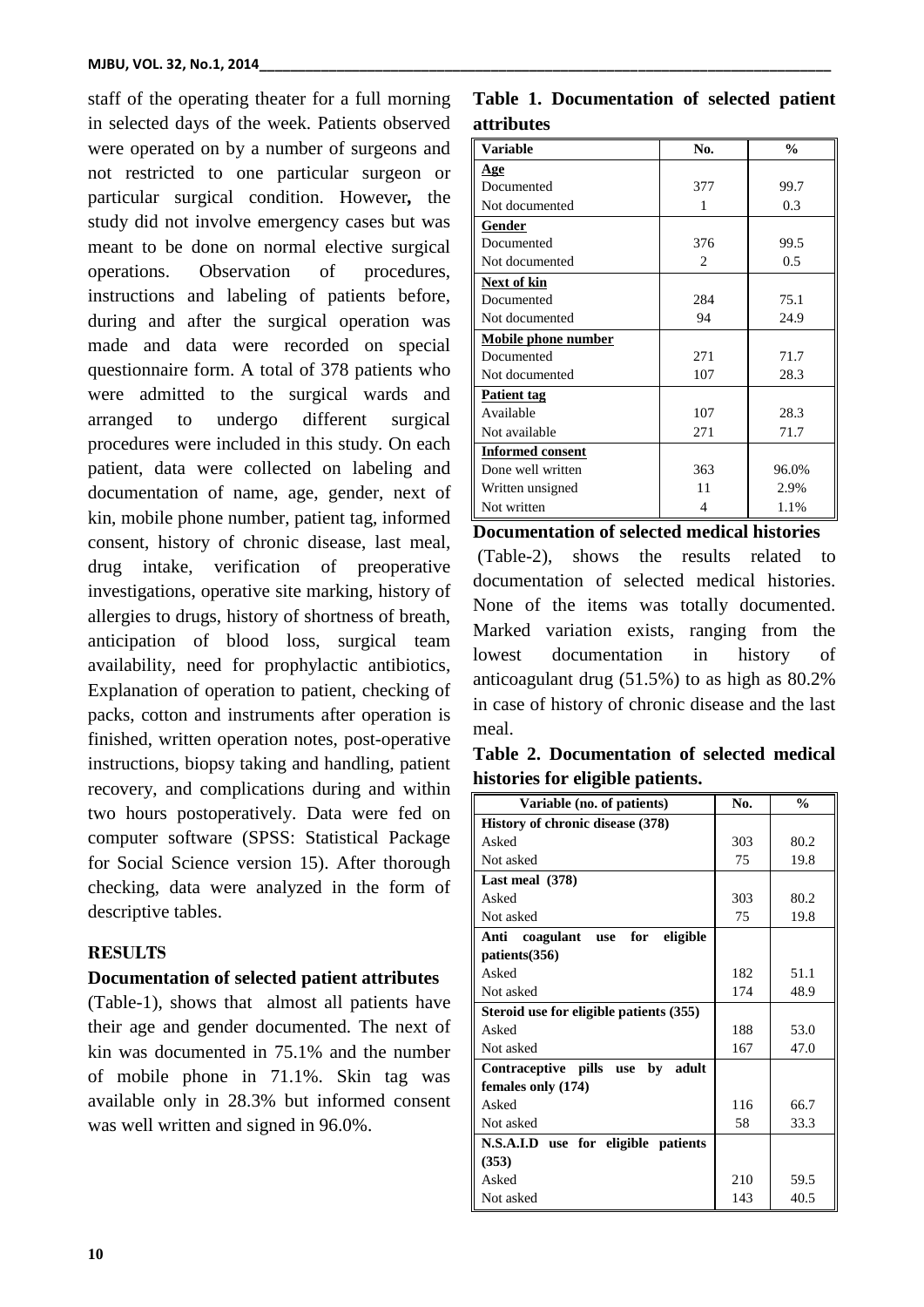## **Documentation of selected preoperative tasks**

A number of preoperative tasks are expected to be done and documented. These are shown in (Table-3). The documentation was generally fair but varied from as low as 23.3% in surgical site marking to as high as 96.0% in case of attendance of surgical team, 88.1% in case of asking about allergy to anaesthetic drug and 91.8% in asking about history of shortness of breath. The documentation rates for other items are in between these values.

## **Table 3. Documentation of selected preoperative tasks.**

| <b>Task</b>                                    | No. | $\frac{0}{0}$ |
|------------------------------------------------|-----|---------------|
| <b>Preoperative investigations</b>             |     |               |
| Done and available                             | 248 | 65.6          |
| Done not available                             | 25  | 6.6           |
| Partially done                                 | 61  | 16.1          |
| Not adequately done                            | 44  | 11.6          |
| <b>Surgical site</b>                           |     |               |
| Marked                                         | 88  | 23.3          |
| Not marked                                     | 290 | 76.7          |
| <b>Allergy to anaesthesia</b>                  |     |               |
| Ascertained/documented                         | 333 | 88.1          |
| Not ascertained                                | 45  | 18.9          |
| <b>Shortness of breath</b>                     |     |               |
| Ascertained                                    | 347 | 91.8          |
| Not ascertained                                | 31  | 8.2           |
| <b>Blood loss anticipation and preparation</b> |     |               |
| Blood loss not anticipated                     | 282 | 74.6          |
| Blood prepared, matched and available          | 7   | 1.9           |
| Blood, prepared, matched but not present.      | 41  | 10.8          |
| Blood prepared but not well labeled or         | 48  | 12.7          |
| matching not documented.                       |     |               |
| Prophylactic<br>antibiotics<br>for<br>eligible |     |               |
| patients                                       |     |               |
| Needed and given                               | 111 | 76.6          |
| Needed not given                               | 34  | 23.4          |
| <b>Surgical team</b>                           |     |               |
| All team present                               | 363 | 96.0          |
| Not all team present                           | 15  | 4.0           |
| <b>Operation explanation</b>                   |     |               |
| Adequate                                       | 260 | 68.8          |
| Not adequate                                   | 113 | 9.9           |
| No explanation at all                          | 5   | 1.3           |

### **Documentation of postoperative tasks**

Also great variation was noticed in the rates of documentation of postoperative tasks (Table-4). Good documentation was noticed in pack and instruments calculation (81.0%), in operative notes (83.3%) in biopsy taking and labeling (89.4%) and in patient recovery checking (90.5%). Poor documentation was seen in postoperative instructions (37.6%), in surgical device checking (22.0%) and in documentation of postoperative complications.

| Task (no. Of patients)                    | No. | $\frac{0}{n}$ |
|-------------------------------------------|-----|---------------|
| Pack and instrument calculation (378)     |     |               |
| Done                                      | 306 | 81.0          |
| Not done                                  | 72  | 19.0          |
| <b>Operative notes (378)</b>              |     |               |
| Written clearly                           | 315 | 83.3          |
| Written but not clear                     | 63  | 16.7          |
| Postoperative instructions (378)          |     |               |
| Present and adequate                      | 142 | 37.6          |
| Present not adequate                      | 232 | 61.4          |
| Not present                               | 4   | 1.1           |
| Biopsy taking (227)                       |     |               |
| Proper                                    | 203 | 89.4          |
| Nor proper                                | 24  | 10.6          |
| <b>Surgical device checking (378)</b>     |     |               |
| Done                                      | 83  | 22.0          |
| Not done                                  | 295 | 78.0          |
| Patient recovery (378)                    |     |               |
| Adequately done and documented            | 342 | 90.5          |
| Not adequately done and documented        | 36  | 9.5           |
| <b>Intra operative complication (378)</b> |     |               |
| occurred and not documented               | 12  | 32            |
| Did not occur                             | 366 | 96.8          |
| 2 hour post operative complication        |     |               |
| (378)                                     |     |               |
| occurred and not documented               | 6   | 1.6           |
| Did not occur                             | 372 | 98.4          |

## **Table 4. Documentation of selected postoperative tasks.**

#### **DISCUSSION**

Despite the new advances and technology in surgical practice in the last 50 years, still minimal considerations have been given to the analysis of team dynamics and behavioral interactions in the operative theatre. Surgical safety checklist which was recommended by the World Health Organization was designed to be used, wherever surgical procedures were done, as an easy and rapid way to review the patient health state and in the other direction the operative room and surgical plus anesthesiology teams competency. In the absence of regular auditing in Iraqi hospitals, it would be expected that the use of safety checklist including the WHO one is intermittent and sporadic for most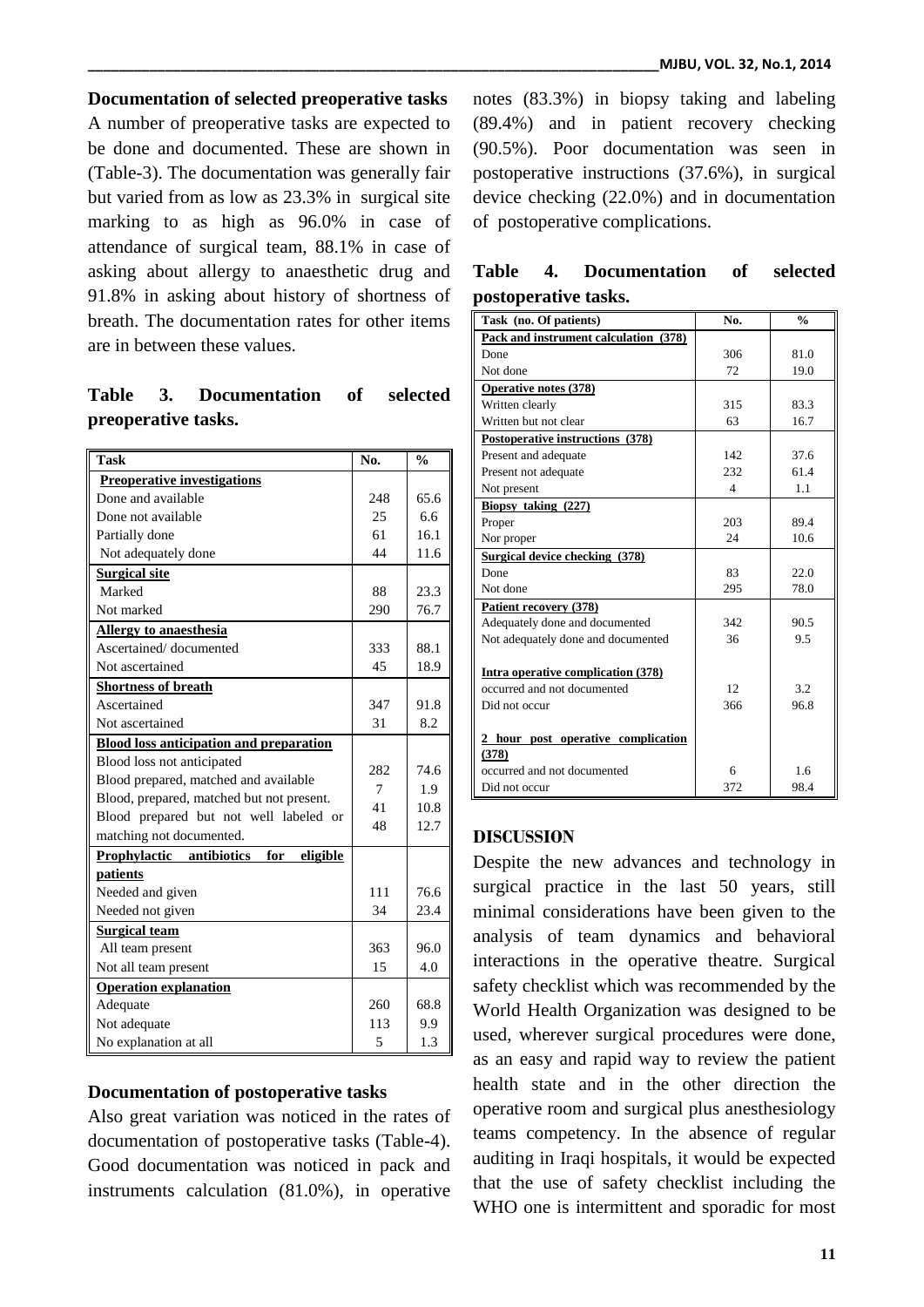items required to be covered. The present study is the first in Basrah to evaluate the use of safety checklist in operating theaters. The study is an explorative in its nature. The study should not be considered ideal in design, conduct and results but the researchers believe that it provides sufficient evidence about the quality of surgical care at one major operating theater in one of the major hospitals in Basrah. The results could be generalized to other theaters in Basrah but with some reservation. The situation in other theaters, though expected to be similar in the level of practice, but differences could be present due to the effect of doctors, management and other determinants. Before giving anesthesia, it is expected that the identity of the patient, the consent, the special related points in history, the investigations, the operative site marking, the allergy to anesthetic drugs, the history of shortness of breath, the anticipation of significant blood loss, the need for prophylactic antibiotics, the presence of whole surgical team, and the clear explanation of detailed surgical procedure to the patient are all carried out and documented. The present study revealed great variations in documentation of the various tasks listed above. Regarding patient identity, the documentation was excellent. However, the documentation of next of kin and communication means (mobile phone) was not adequate. The avenue for improvement is big and worth considering by care providers. It is vital some times to have quick communication with patient relatives for any reason and therefore the availability of written information to facilitate such communication is mandatory. The use of patient tag was very poor and documented in only 28.3% of the patients. The lack of skin tag might lead to mistaken patients for specific surgical procedures. In a study done in Sulaimaneyah, Iraq in Hatwan hospital, the documentation of patient tag was much higher than the results in the current study.[**7]** On the other hand ' written and signed informed consent was very high in the present the study. Only in

**12**

few cases, informed consent was missing or not signed. The result is similar to the study carried out in Sulamaneyah.**[7**] The results are also similar to the results of a study carried out in Germany to monitor the sustainability of adherence to safety checklist, in which they found a high rate of initial adherence but significant attrition was observed with time.**[8]** The high rate of adherence to documentation of consent is a reflection of the legal consequences of any undesired outcomes of surgery. When patients sign consent, they share the responsibility with surgeons and other medical staff. Documentation of medical histories was generally inadequately adhered to. The performance is not up to the standard in almost all the tasks covered. The inquiry about history of chronic disease and about last meal was relatively high, whereas the performance in other items was low. The results of the present study with respect to items of medical history are similar to those reported in the Sulaimaneyah study in which they also observed relatively low performance in these tasks.**[7]** section covering selected preoperative tasks showed great variability in the documentation of the tasks covered, with the highest documentation was for availability of surgical team (96.0%), ascertainment of shortness of breath (91.8%) and allergy to anaesthetic drugs (88.1%) and lowest for surgical site marking (23.3%). The implication for not adhering to some of these tasks is clear. Errors in surgical site is expected and definitely harmful regardless of its frequency. It was very unexpected indeed, to find how frequent was the patients were admitted to the operating room with no surgical site marking. This point need to be taken seriously by respective authorities to encourage the complete use of safety checklist. Evidence from the German Study which showed positive, clear and statistically significant improvement in marking of the surgical site after checklist implementation supports our view in this context. **[8]** In general

post-operative performance was acceptable but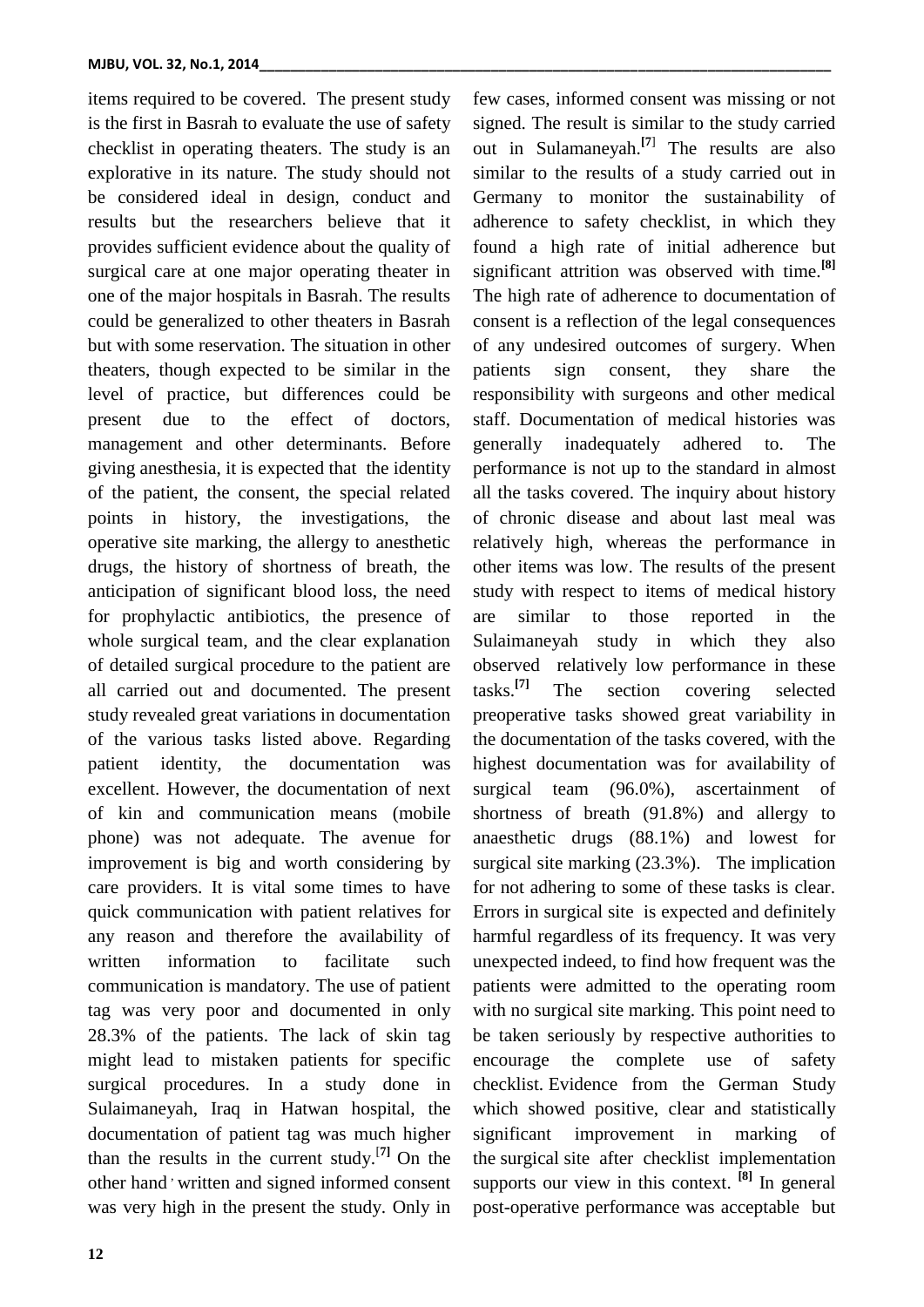not optimal. Two tasks were adequately handled; taking and labeling biopsy (89.4%) and patient recovery checking (90.5%). However, still in a substantial proportion of cases proper checking of surgical devices status was missing a fact which does not guarantee against faults that might result from delaying the next surgical operation. Also post-operative instructions were not adequate in substantial proportion of cases. These results are consistent with the results of a comparative study carried out in the United States of America[**9]** which showed that reduction in overall adverse event (missed pack, or surgical instrument) rates from 23.60% for historical control cases and 15.90% in cases with only team training, to 8.20% in cases with complete checklist use. Thus any minor non-counting of these items after the completion of the operation carries a risk, regardless of its magnitude, of forgetting something inside the surgical wound. Similarly and despite fair adherence to operative notes writing, unclear hand writing are still noticed in about 9.2% of operations. The clear well organized hand writing of operative notes is a reflection of quality of care and helps to verify any complaints which may be raised later on for any reason. The quality of documentation of instructions and treatment details is still poor in our view. At least in 56.9% of the notes, there was deficiency in clarity and completeness. Compared to the results of the study carried out in the United States of America, the results in our hospitals are far from perfect. They reported a proper documentation rate much higher and much better than the rate which we obtained in the present study. Only in 2.7% of their cases, documentation was considered inadequate**. [9]** It is clear that the introduction of the safety checklist in an active manner to both surgical and anesthesiology teams in daily surgical practice in local operative theatre should be of value in decreasing the perioperative missing with subsequent improvement in quality of care at least in terms of proper adherence to required tasks. Patient safety and probably more

cooperation and communication among all teams in the operative theatre must be better and in the correct direction of high quality care when the safety checklist is adopted. This view is supported by the results of many studies on various components of the checklist. **[10-15]** In a study in Saudi Arabia, **[10]** which clearly indicated that the application of the safety checklist to 11828 patients resulted in error-free outcomes and a continuous quality improvement in process aimed at providing the best available at the time in healthcare. They recommended its adoption by healthcare providers. In their view, the WHO surgical safety checklist was a bold step in the right direction towards safer surgical outcomes. Evidence from a number of studies across Europe**[11-15]** did support its use also to help improve quality of care. We, in the light of the present study, also recommend the use of such list and stress that adherence to assigned tasks before, during and immediately after surgical procedures must be mandatory and carried out with high accountability and faith by all parties involved in patient care.

## **REFERENCES**

- **1. Kohn LT, Corrigan JM, Donaldson Ms (Eds.). Building a safer health system. Institute of Medicine. National Academy Press, Washington, DC, 2000. P:52.**
- **2. Haynes AB, Weiser TG, Berry WR, Lipsitz SR, Breizat AS, Dellinger EP, et al. For the Safe Surgery Saves Lives Study Group. N Engl J Med 2009; 360:491-499.**
- **3. WHO. World Health Organization Safe Surgery Saves Lives:Starter Kit for Surgical Checklist Implementation-Version 1.0 available on: [http://www.who.int/patientsafety/safesurgery/te](http://www.who.int/patientsafety/safesurgery/testing/participate/starter_kit-sssl.pdf) [sting/participate/starter\\_kit-sssl.pdf\)](http://www.who.int/patientsafety/safesurgery/testing/participate/starter_kit-sssl.pdf). Accessed on April 2013 and March 15, 2014.**
- **4. Campbell M, Fitzpatrick R, Haines A, Kinmonth AL, Sandercock P, Spiegelhalter D, Tyrer P. Framework for design and evaluation of complex interventions to improve health. BMJ 2000; 321: 694–696.**
- **5. Institute of Medicine Crossing the Quality Chasm: A new health system for the 21st**